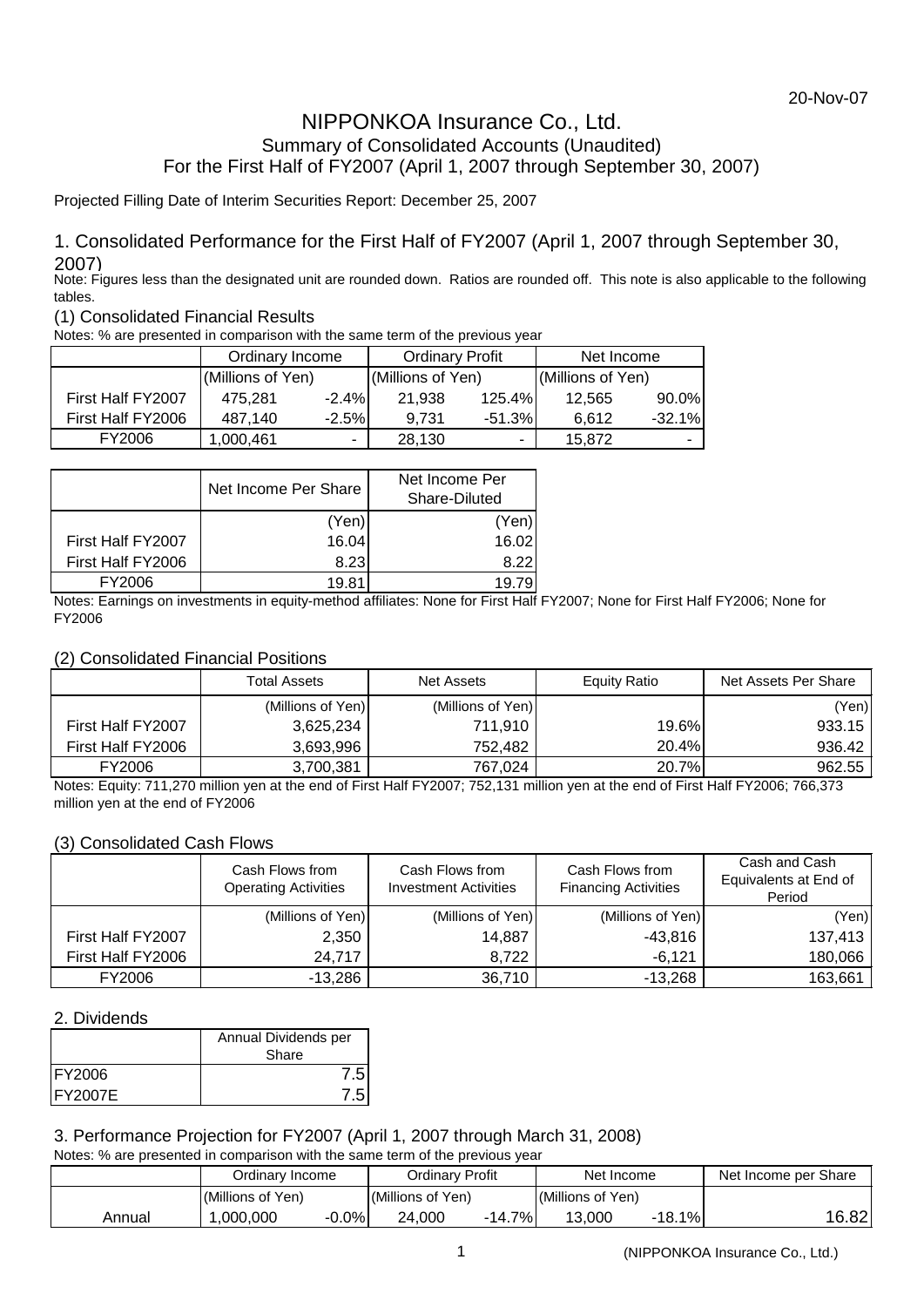4. Miscellaneous

(1) Changes in the significant subsidiaries during this period (changes in specified subsidiaries resulting in alteration in consolidation scope): None

(2) Changes in accounting principles and procedures and changes in presentation methods for consolidated financial summary:

 Changes due to other factors: None Changes due to the revision of accounting standards: Applicable

(3) Number of outstanding shares (common stock):

Number of shares outstanding at the end of period (including treasury stock):

 First Half FY2007: 826,743,118 shares; First Half FY2006: 833,743,118 shares; FY2006: 826,743,118 shares Number of treasury stock at the end of period:

First Half FY2007: 64,518,864 shares; First Half FY2006: 30,547,708 shares; FY2006: 30,554,148 shares

(Reference) Nonconsolidated Financial Summary

1. Nonconsolidated Performance for the First Half of FY2007 (April 1, 2007 through September 30, 2007)

Notes: % are presented in comparison with the same term of the previous year

|                   | Net Premiums Written               |          |                                      | <b>Ordinary Profit</b>   | Net Income                           |          |  |
|-------------------|------------------------------------|----------|--------------------------------------|--------------------------|--------------------------------------|----------|--|
|                   | <millions of="" yen=""></millions> |          | l <millions of="" yen=""></millions> |                          | I <millions of="" yen=""></millions> |          |  |
| First Half FY2007 | 352.736                            | $-1.3%$  | 21.678                               | 247.0%                   | 11.899                               | 195.3%   |  |
| First Half FY2006 | 357.516                            | $-0.9\%$ | 6.246                                | $-69.5%$                 | 4.030                                | $-61.6%$ |  |
| FY2006            | 703.371                            | ۰        | 24.538                               | $\overline{\phantom{a}}$ | 13.425                               |          |  |

|                   | Net Income Per Share |
|-------------------|----------------------|
|                   | <yen></yen>          |
| First Half FY2007 | 15.19                |
| First Half FY2006 | 5.01                 |
| <b>FY2006</b>     | 16.75                |

## (2) Nonconsolidated Financial Positions

|                   | <b>Total Assets</b>                 | <b>Net Assets</b>                   | Equity Ratio | Net Assets Per Share |
|-------------------|-------------------------------------|-------------------------------------|--------------|----------------------|
|                   | <millions of="" yen="">I</millions> | <millions of="" yen="">I</millions> |              | <yen>l</yen>         |
| First Half FY2007 | 3,295,867                           | 705,051                             | 21.4%        | 924.68               |
| First Half FY2006 | 3,408,631                           | 747.443                             | 21.9%        | 930.58               |
| FY2006            | 3,393,056                           | 761.282                             | 22.4%        | 955.82               |

Notes: Equity: 704,819 million yen at the end of First Half FY2007; 747,443 million yen at the end of First Half FY2006; 761,013 million yen at the end of FY2006

#### 2. Nonconsolidated Performance Projection for FY2007 (April 1, 2007 through March 31, 2008) Notes: % are presented in comparison with the same term of the previous year

| TVOLES. 70 ALE DI ESERICO IN COMPANSON WILLI LITE SANTE LENNI OF LITE DI EVIDUS VEAL |                                    |         |                                    |          |                                    |         |                      |  |  |  |
|--------------------------------------------------------------------------------------|------------------------------------|---------|------------------------------------|----------|------------------------------------|---------|----------------------|--|--|--|
|                                                                                      | Ordinarv Income                    |         | Ordinarv Profit                    |          | Net Income                         |         | Net Income per Share |  |  |  |
|                                                                                      | <millions of="" yen=""></millions> |         | <millions of="" yen=""></millions> |          | <millions of="" yen=""></millions> |         |                      |  |  |  |
| Annual                                                                               | 700.000                            | $-0.5%$ | 24.000                             | $-2.2\%$ | 13.000                             | $-3.2%$ | 16.821               |  |  |  |

### Cautionary Statement

Estimates, projections, targets and other statements contained in this material that are not historical facts are forward-looking statements about the future performance and plans of NIPPONKOA Insurance Co., Ltd. (the "Company"). Such forward-looking statements are based on the Company's assumptions and beliefs in light of the information currently available to it. Therefore, these statements do not guarantee future performance, but involve risks and uncertainties. The Company cautions you that a number of important factors could cause actual results to differ materially from those contained in the forward-looking statements. Such factors include, but are not limited to, (1) general economic conditions in the Company's market, mainly Japan, (2) business conditions in the insurance industry, especially, increased competition, (3) fluctuation of exchange rates, and (4) the regulatory environment.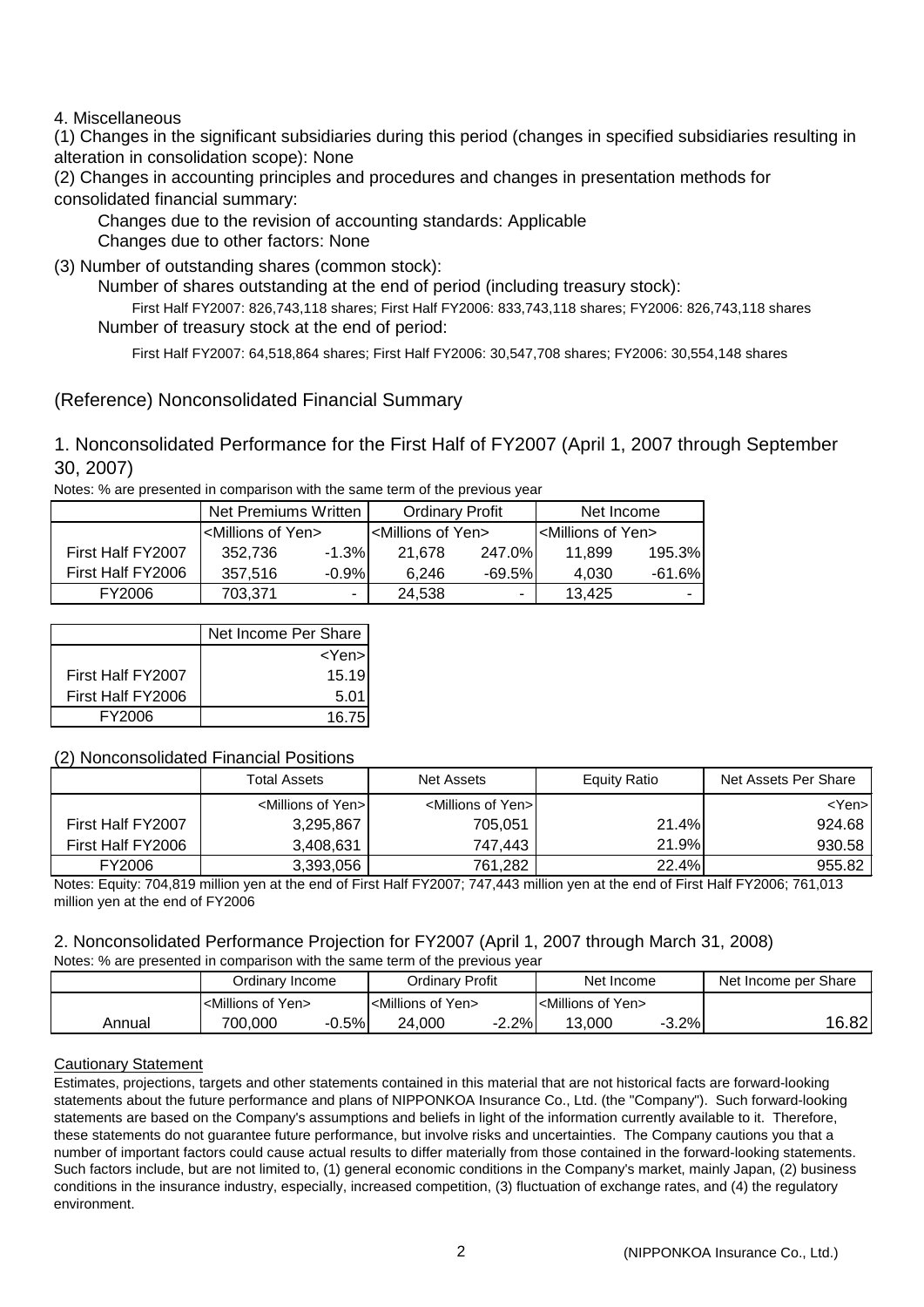# Consolidated Interim Balance Sheet (Summary)

|                                                          |                            | (Millions of Yen) |                            |            |           |                                                    |            |  |  |
|----------------------------------------------------------|----------------------------|-------------------|----------------------------|------------|-----------|----------------------------------------------------|------------|--|--|
|                                                          | Previous Interim Period    |                   | This Interim Period        |            |           | Previous Fiscal Year                               |            |  |  |
|                                                          | (As of September 30, 2006) |                   | (As of September 30, 2007) |            | Change    | Summarized Balance Sheet<br>(As of March 31, 2007) |            |  |  |
|                                                          | Amount                     | Proportion        | Amount                     | Proportion |           | Amount                                             | Proportion |  |  |
| Assets                                                   |                            | $\%$              |                            | $\%$       |           |                                                    | %          |  |  |
| Cash and deposits                                        | 143,232                    | 3.88              | 106,868                    | 2.95       | $-36,363$ | 134,633                                            | 3.64       |  |  |
| Call loans                                               | 20,000                     | 0.54              | 40,000                     | 1.10       | 20,000    | 44,000                                             | 1.19       |  |  |
| Monetary receivables bought                              | 59,149                     | 1.60              | 27,162                     | 0.75       | $-31,986$ | 28,102                                             | 0.76       |  |  |
| Money in trust                                           | 98,435                     | 2.66              | 85,479                     | 2.36       | $-12,955$ | 86,397                                             | 2.33       |  |  |
| Investments in securities                                | 2,809,639                  | 76.06             | 2,832,078                  | 78.12      | 22,439    | 2,863,645                                          | 77.39      |  |  |
| Loans                                                    | 273,591                    | 7.41              | 242,794                    | 6.70       | $-30,796$ | 248,080                                            | 6.70       |  |  |
| Tangible fixed assets                                    | 134,528                    | 3.64              | 130,863                    | 3.61       | $-3,665$  | 130,712                                            | 3.53       |  |  |
| Intangible fixed assets                                  | 1,495                      | 0.04              | 1,331                      | 0.04       | $-163$    | 1,392                                              | 0.04       |  |  |
| Other assets                                             | 158,386                    | 4.29              | 161,406                    | 4.45       | 3,019     | 166,336                                            | 4.50       |  |  |
| Deferred tax assets                                      | 54                         | 0.00              | 40                         | 0.00       | $-14$     | 38                                                 | 0.00       |  |  |
| Reserve for doubtful accounts                            | $-4,516$                   | $-0.12$           | $-2,792$                   | $-0.08$    | 1,724     | $-2,959$                                           | $-0.08$    |  |  |
| <b>Total assets</b>                                      | 3,693,996                  | 100.00            | 3,625,234                  | 100.00     | $-68,762$ | 3,700,381                                          | 100.00     |  |  |
| Liabilities                                              |                            |                   |                            |            |           |                                                    |            |  |  |
| Underwriting fund                                        | 2,697,901                  | 73.03             | 2,675,068                  | 73.78      | $-22,832$ | 2,677,504                                          | 72.35      |  |  |
| Reserve for outstanding claims                           | 259,965)                   |                   | 275,649)                   |            |           | 275,260)                                           |            |  |  |
| Underwriting reserves                                    | 2,437,935)                 |                   | 2,399,419)                 |            |           | 2,402,243)                                         |            |  |  |
| Other liabilities                                        | 76,507                     | 2.07              | 80,315                     | 2.22       | 3,808     | 79,097                                             | 2.14       |  |  |
| Reserve for retirement benefits                          | 39,346                     | 1.07              | 36,963                     | 1.02       | $-2,382$  | 38,532                                             | 1.04       |  |  |
| Reserve for bonuses                                      | 6,562                      | 0.18              | 6,529                      | 0.18       | $-32$     | 6,528                                              | 0.18       |  |  |
| Reserve for bonuses to directors                         |                            |                   |                            |            |           | 46                                                 | 0.00       |  |  |
| Reserve under special law                                | 17,068                     | 0.46              | 19,723                     | 0.54       | 2,654     | 18,371                                             | 0.50       |  |  |
| Reserve for price fluctuations                           | $17,068$ )                 |                   | 19,723)                    |            |           | $18,371$ )                                         |            |  |  |
| Deferred tax liabilities                                 | 103,247                    | 2.80              | 94,135                     | 2.60       | $-9,112$  | 112,543                                            | 3.04       |  |  |
| Negative goodwill                                        | 879                        | 0.02              | 586                        | 0.02       | $-293$    | 733                                                | 0.02       |  |  |
| <b>Total liabilities</b>                                 | 2,941,513                  | 79.63             | 2,913,323                  | 80.36      | $-28,190$ | 2,933,357                                          | 79.27      |  |  |
| <b>Net Assets</b>                                        |                            |                   |                            |            |           |                                                    |            |  |  |
| Shareholders' equity                                     |                            |                   |                            |            |           |                                                    |            |  |  |
| Share capital                                            | 91,249                     | 2.47              | 91,249                     | 2.52       |           | 91,249                                             | 2.47       |  |  |
| Capital surplus                                          | 46,702                     | 1.26              | 46,702                     | 1.29       |           | 46,702                                             | 1.26       |  |  |
| Retained earnings                                        | 168,268                    | 4.56              | 178,794                    | 4.92       | 10,525    | 172,244                                            | 4.65       |  |  |
| Treasury stock                                           | $-21,620$                  | $-0.59$           | $-61,055$                  | $-1.68$    | $-39,435$ | $-23,318$                                          | $-0.63$    |  |  |
| Total shareholders' equity                               | 284,599                    | 7.70              | 255,689                    | 7.05       | $-28,909$ | 286,877                                            | 7.75       |  |  |
| Valuation and translation adjustments                    |                            |                   |                            |            |           |                                                    |            |  |  |
| Net unrealized gain on available-<br>for-sale securities | 469,940                    | 12.72             | 456,046                    | 12.59      | $-13,894$ | 480,712                                            | 13.00      |  |  |
| Deferred gains from hedging<br>transactions              | $-93$                      | $-0.00$           | 171                        | 0.00       | 265       | 87                                                 | 0.00       |  |  |
| Foreign currency translation<br>adjustments              | $-2,314$                   | $-0.06$           | $-637$                     | $-0.02$    | 1,677     | $-1,303$                                           | $-0.04$    |  |  |
| Total valuation and translation<br>adjustments           | 467,532                    | 12.66             | 455,580                    | 12.57      | $-11,951$ | 479,495                                            | 12.96      |  |  |
| Subscription rights to shares                            |                            |                   | 231                        | 0.01       | 231       | 268                                                | 0.01       |  |  |
| Minority interest                                        | 350                        | 0.01              | 408                        | 0.01       | 58        | 382                                                | 0.01       |  |  |
| Total net assets                                         | 752,482                    | 20.37             | 711,910                    | 19.64      | $-40,571$ | 767,024                                            | 20.73      |  |  |
| Total liabilities and net assets                         | 3,693,996                  | 100.00            | 3,625,234                  | 100.00     | $-68,762$ | 3,700,381                                          | 100.00     |  |  |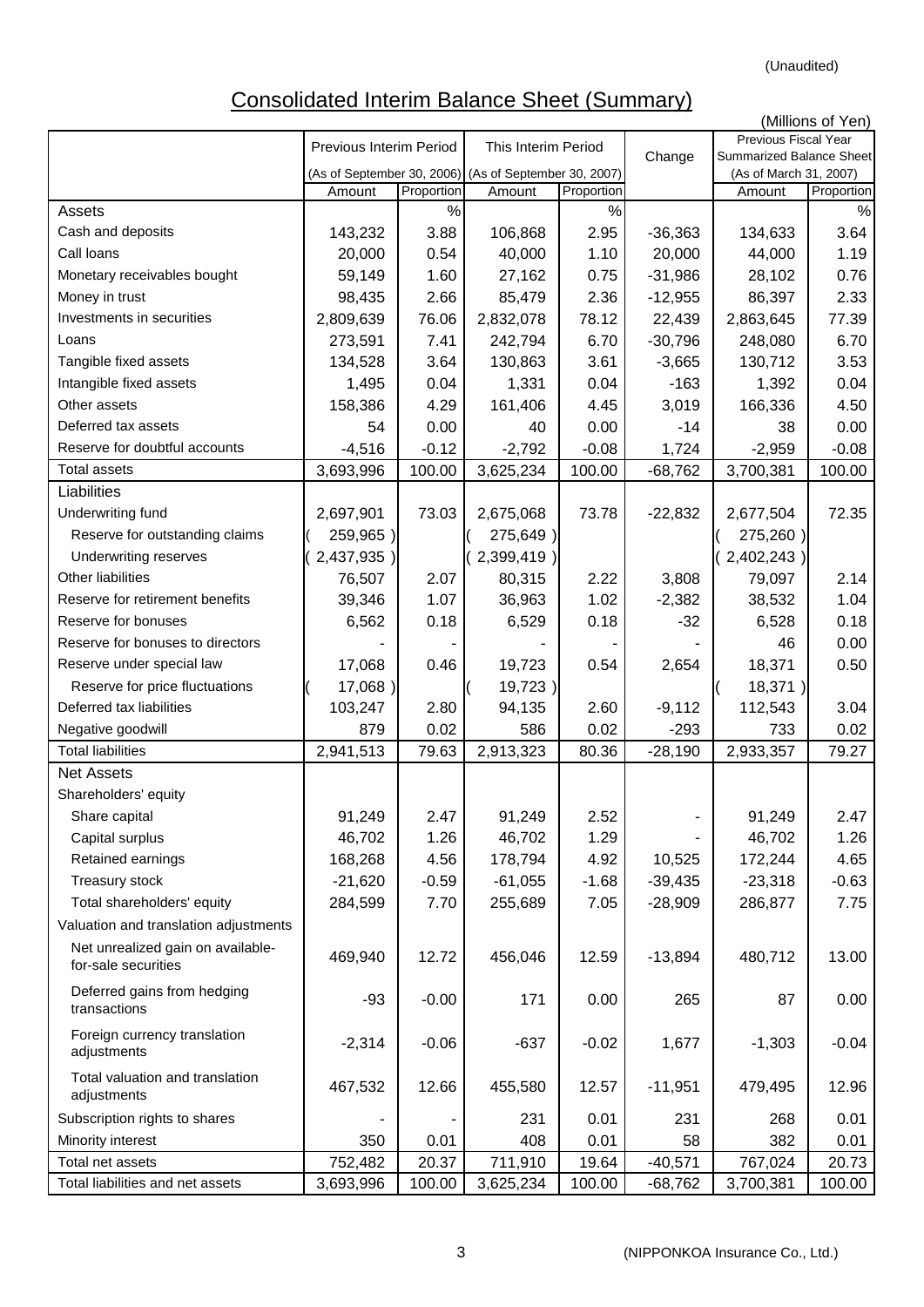# Consolidated Income Statement (Summary)

|                                                      |                            |                            |                          |              | (Millions of Yen)          |
|------------------------------------------------------|----------------------------|----------------------------|--------------------------|--------------|----------------------------|
|                                                      | Previous Interim           |                            |                          |              | Previous Fiscal Year       |
|                                                      | Period                     | This Interim Period        |                          |              | Summarized Income          |
|                                                      |                            |                            |                          |              | Statement                  |
|                                                      | From Apr. 1, 2006)         | From Apr. 1, 2007          |                          | Change       | From Apr. 1, 2006          |
|                                                      | To Sep. 30, 2006<br>Amount | To Sep. 30, 2007<br>Amount |                          |              | To Mar. 31, 2007<br>Amount |
| Ordinary income                                      | 487,140                    | 475,281                    |                          | $-11,858$    | 1,000,461                  |
| Underwriting income                                  | 449,557                    | 440,183                    |                          | $-9,374$     | 910,855                    |
| Net premiums written                                 | 362,144                    | 358,480                    |                          | $-3,663$     | 712,862)                   |
| Deposit premiums from policyholders                  | 43,724                     | 35,019                     |                          | $-8,704$     | 82,608 )                   |
| Investment income on deposit                         |                            |                            |                          |              |                            |
| premiums                                             | 13,511                     | 13,109                     |                          | $-401$       | 27,418)                    |
| Life insurance premiums                              | 29,861                     | 31,000                     |                          | 1,139        | 61,946)                    |
| Reversal of underwriting reserves                    |                            | 2,311                      |                          | 2,311        | 25,095 )                   |
| Investment income                                    | 36,877                     | 34,597                     |                          | $-2,280$     | 87,688                     |
| Interest and dividends                               | 31,664                     | 31,068                     |                          | $-595$       | 62,414)                    |
| Gain on money in trust                               | 1,711                      | 1,053                      |                          | $-658$       | 2,239)                     |
| Gain on sale of securities                           | 16,600                     | 15,283                     | $\left($                 | $-1,316$     | 49,588 )                   |
| Transfer of investment income on<br>deposit premiums | $-13,511$                  | $-13,109$                  | $\overline{\phantom{a}}$ | 401          | $-27,418$ )                |
| Other ordinary income                                | 705                        | 501                        |                          | $-203$       | 1,918                      |
| Ordinary expenses                                    | 477,408                    | 453,343                    |                          | $-24,605$    | 972,331                    |
| Underwriting expenses                                | 398,349                    | 376,020                    |                          | $-22,328$    | 812,590                    |
| Net losses paid                                      | 205,302                    | 201,726                    |                          | $-3,576$     | 429,284)                   |
| Loss adjustment expenses                             | 17,480                     | 18,258                     |                          | 778          | 36,650 )                   |
| Net commissions and brokerage<br>expenses            | 65,616                     | 63,660                     |                          | $-1,956$     | 128,190 )                  |
| Maturity refunds to policyholders                    | 85,839                     | 86,322                     |                          | 482          | 183,192 )                  |
| Life insurance claims                                | 4,353                      | 5,572                      |                          | 1,219        | 9,806)                     |
| Provision of reserve for outstanding<br>claims       | 9,619                      | 247                        |                          | $-9,371$     | 24,967)                    |
| Provision of underwriting reserves                   | 9,838                      |                            |                          | $-9,838$     |                            |
| Investment expenses                                  | 6,176                      | 5,257                      |                          | $-919$       | 8,095                      |
| Loss on money in trust                               | 2,052                      | 938                        |                          | $-1,114$     | 1,361<br>$\lambda$         |
| Loss on sale of securities                           | 1,202                      | 1,393                      |                          | 190          | 2,525)                     |
| Revaluation loss on securities                       | 1,546                      | 2,092                      |                          | 545          | 1,904)                     |
| Operating and administrative<br>expenses             | 72,434                     | 71,725                     |                          | $-708$       | 149,437                    |
| Other ordinary expenses                              | 448                        | 340                        |                          | $-108$       | 2,207                      |
| Interest expense                                     | 24                         | 25                         |                          |              | 66                         |
| Ordinary profit                                      | 9,731                      | 21,938                     |                          | 12,206       | 28,130                     |
| Special income                                       | 826                        | 123                        |                          | $-703$       | 1,108                      |
| Special loss                                         | 1,916                      | 1,835                      |                          | $-81$        | 5,932                      |
| Provision of reserve under special law               | 1,356                      | 1,351                      |                          | $-5$         | $2,659$ )                  |
| (( Reserve for price fluctuations                    | $1,356$ ))((               | $1,351$ ))((               |                          | $-5$ )) $(($ | 2,659)                     |
| Others                                               | 560                        | 483                        |                          | $-76$        | 3,272)                     |
| Income before income taxes                           | 8,641                      | 20,226                     |                          | 11,584       | 23,306                     |
| Income taxes                                         | 8,531                      | 10,858                     |                          | 2,326        | 10,309                     |
| Tax adjustment                                       | $-6,539$                   | $-3,226$                   |                          | 3,312        | $-2,932$                   |
| Minority interests                                   | 35                         | 28                         |                          | -7           | 57                         |
| Net income                                           | 6,612                      | 12,565                     |                          | 5,952        | 15,872                     |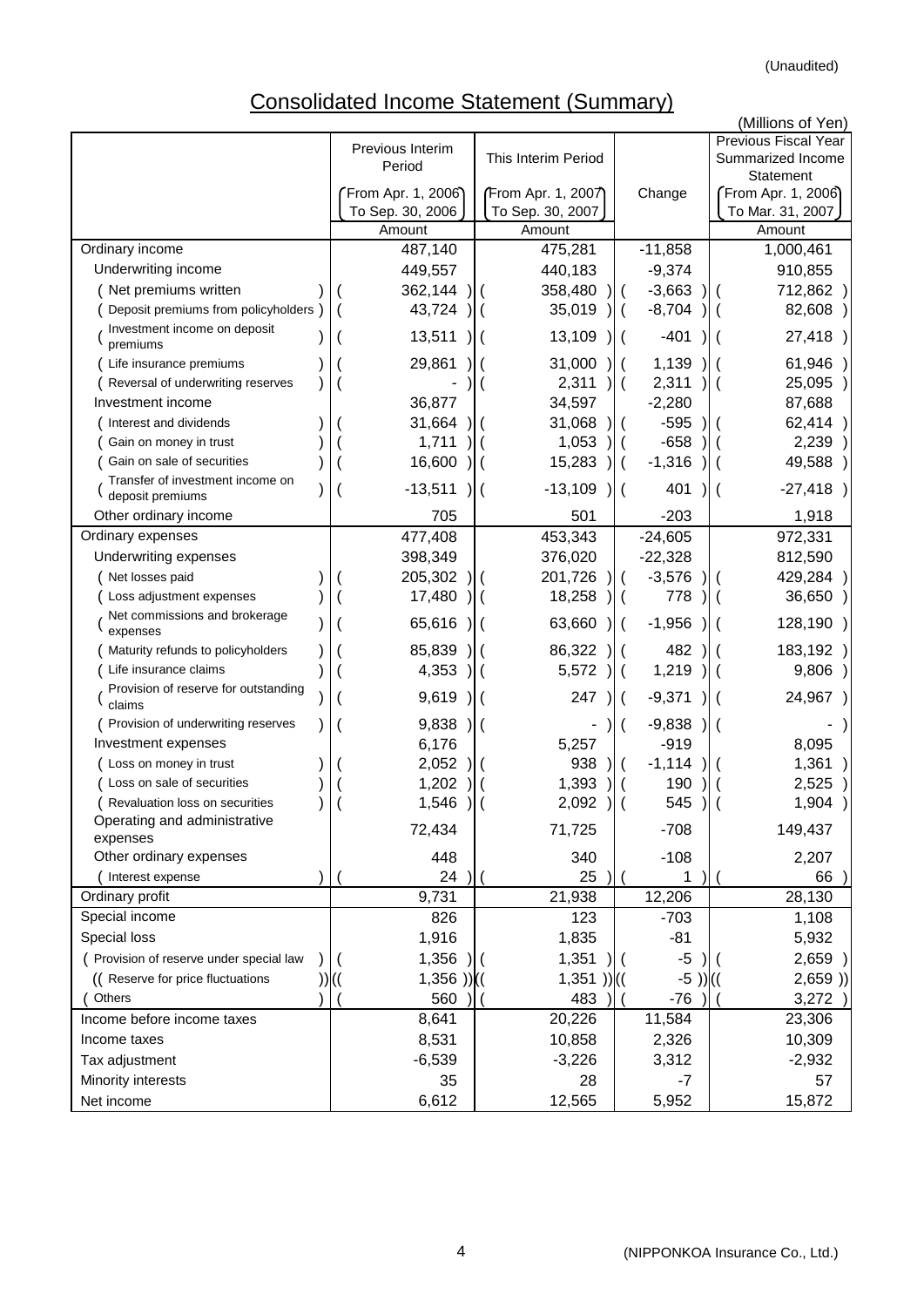## Securities (Consolidated)

## 1. Bonds classified as held-to-maturity securities whose fair value is readily determinable

|                                      |         |                                |              |                            |                     |            |                                  |            | (Millions of Yen) |  |
|--------------------------------------|---------|--------------------------------|--------------|----------------------------|---------------------|------------|----------------------------------|------------|-------------------|--|
|                                      |         | <b>Previous Interim Period</b> |              |                            | This Interim Period |            | Previous Fiscal Year (Reference) |            |                   |  |
|                                      |         | (As of September 30, 2006)     |              | (As of September 30, 2007) |                     |            | (As of March 31, 2007)           |            |                   |  |
|                                      | Cost    | Fair Value                     | Difference I | Cost                       | <b>Fair Value</b>   | Difference | Cost                             | Fair Value | Difference        |  |
| <b>Public and</b><br>corporate bonds | 143,156 | 136.286                        | $-6.869$     | 164.753                    | 158,868             | $-5,885$   | 152,287                          | 148.514    | $-3,772$          |  |
| Foreign securities                   | 200     | 202                            | 2            |                            |                     |            |                                  |            |                   |  |
| Total                                | 143,356 | 136,489                        | $-6,866$     | 164,753                    | 158,868             | $-5,885$   | 152,287                          | 148,514    | $-3,772$          |  |

#### 2. Securities classified as available-for-sale securities whose fair value is readily determinable (Millions of Yen)

|                               |                                  | <b>Previous Interim Period</b> |          |           | This Interim Period                        |         |                        | Previous Fiscal Year (Reference) |            |  |  |
|-------------------------------|----------------------------------|--------------------------------|----------|-----------|--------------------------------------------|---------|------------------------|----------------------------------|------------|--|--|
|                               |                                  | (As of September 30, 2006)     |          |           | (As of September 30, 2007)                 |         | (As of March 31, 2007) |                                  |            |  |  |
|                               | Difference<br>Fair Value<br>Cost |                                |          |           | Difference II<br><b>Fair Value</b><br>Cost |         | Cost                   | Fair Value                       | Difference |  |  |
| Public and<br>corporate bonds | 1,110,040                        | 1,107,967                      | $-2,073$ | 1,141,773 | 1,142,836                                  | 1,062   | 1,163,742              | 1,164,301                        | 559        |  |  |
| Domestic equities             | 382,727                          | 1,099,424                      | 716.697  | 365,289   | 1,055,491                                  | 690,201 | 372,955                | 1,101,358                        | 728,402    |  |  |
| Foreign securities            | 359.244                          | 376.251                        | 17.006   | 362,385   | 379,348                                    | 16,963  | 340.218                | 358,655                          | 18,437     |  |  |
| <b>Others</b>                 | 5,844                            | 6,007                          | 162      | 30,351    | 30,481                                     | 130     | 4,926                  | 5,265                            | 339        |  |  |
| Total                         | 1,857,857                        | 2,589,650                      | 731,793  | 1,899,799 | 2,608,157                                  | 708,358 | 1,881,842              | 2,629,580                        | 747,738    |  |  |

Notes:

1. With respect to securities classified as available-for-sale securities whose fair value is readily determinable, the figures for cost are after write-down due to impairment. As to write-down of securities with fair-value due to impairment, the Company recognizes revaluation loss on all the securities whose fair value has declined by 30% or more of book value.

2. "Others" in the above table includes beneficiary right of loan receivables, which is classified as monetary receivables bought in the balance sheet.

## 3. Principal securities not stated at fair value

(Millions of Yen)

|                                                          | Previous Interim Period    | This Interim Period        | Previous Fiscal Year (Reference) |
|----------------------------------------------------------|----------------------------|----------------------------|----------------------------------|
|                                                          | (As of September 30, 2006) | (As of September 30, 2007) | (As of March 31, 2007)           |
| <b>Securities</b><br>classified as<br>available-for-sale |                            |                            |                                  |
| Public and<br>corporate bonds                            | 2,200                      | 2,000                      | 2,000                            |
| Domestic equities                                        | 22,344                     | 20,328                     | 20,259                           |
| Foreign securities                                       | 31,046                     | 34,103                     | 38,289                           |
| <b>Others</b>                                            | 69,748                     | 42,522                     | 40,839                           |

Notes: "Others" in the above table includes certificates of deposits classified as cash and bank deposits in the balance sheets and commercial paper classified as monetary receivables bought in the balance sheets.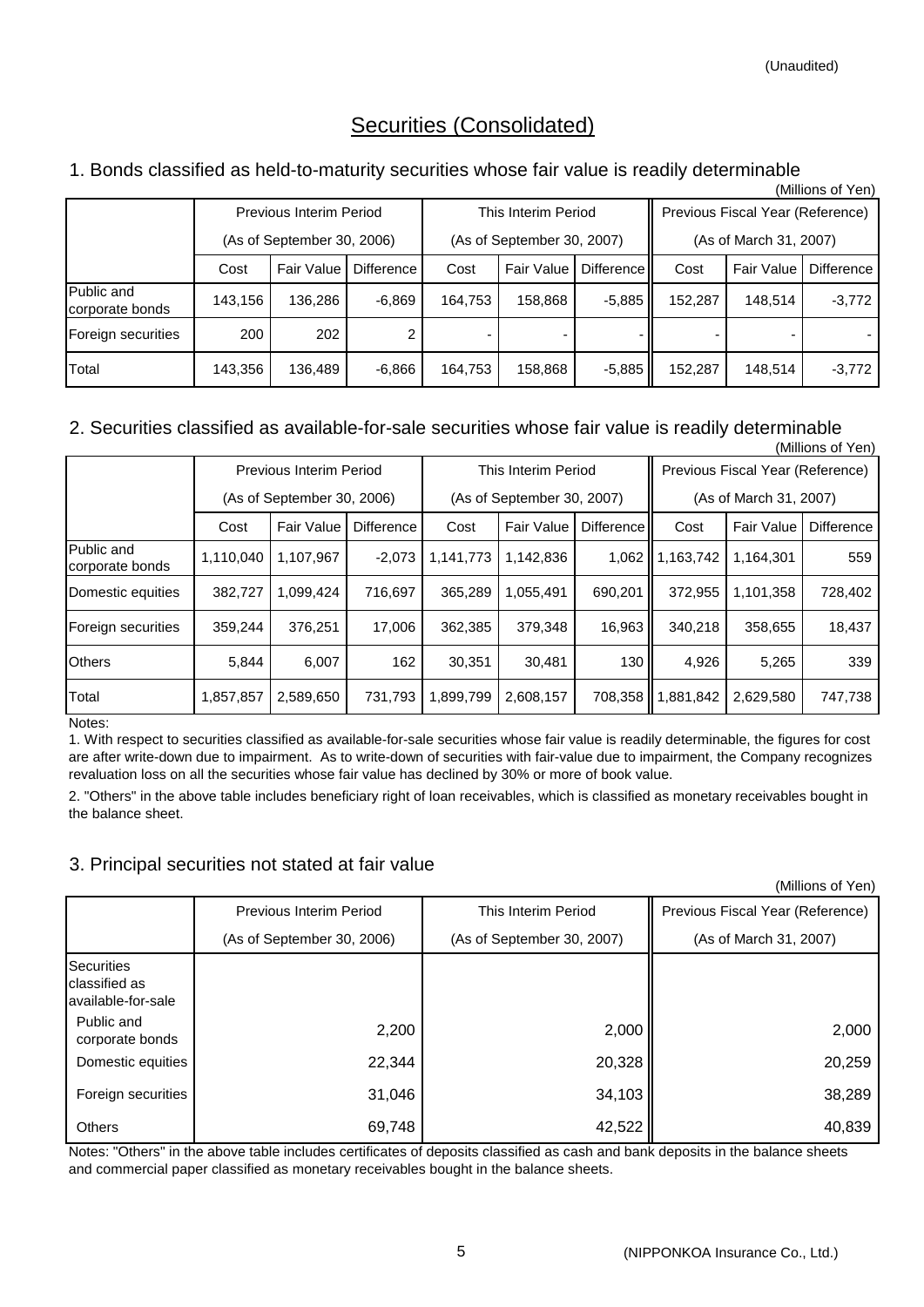## Money in Trust (Consolidated)

## 1. Money in trust classified as held-to-maturity: None

## 2. Money in trust classified as trading or available-for-sale

|                |                                   |                                |      |                            |                         |      |                                  |                         | (Millions of Yen) |  |
|----------------|-----------------------------------|--------------------------------|------|----------------------------|-------------------------|------|----------------------------------|-------------------------|-------------------|--|
|                |                                   | <b>Previous Interim Period</b> |      |                            | This Interim Period     |      | Previous Fiscal Year (Reference) |                         |                   |  |
|                | (As of September 30, 2006)        |                                |      | (As of September 30, 2007) |                         |      | (As of March 31, 2007)           |                         |                   |  |
|                | Fair Value   Difference  <br>Cost |                                | Cost |                            | Fair Value   Difference | Cost |                                  | Fair Value   Difference |                   |  |
| Money in Trust | 33,500                            | 32.914                         | -585 | 35,800                     | 35.191                  | -608 | 34.000                           | 33.461                  | -538              |  |

Note: Besides those in the above table, there are money in trusts accounted at cost on the balance sheet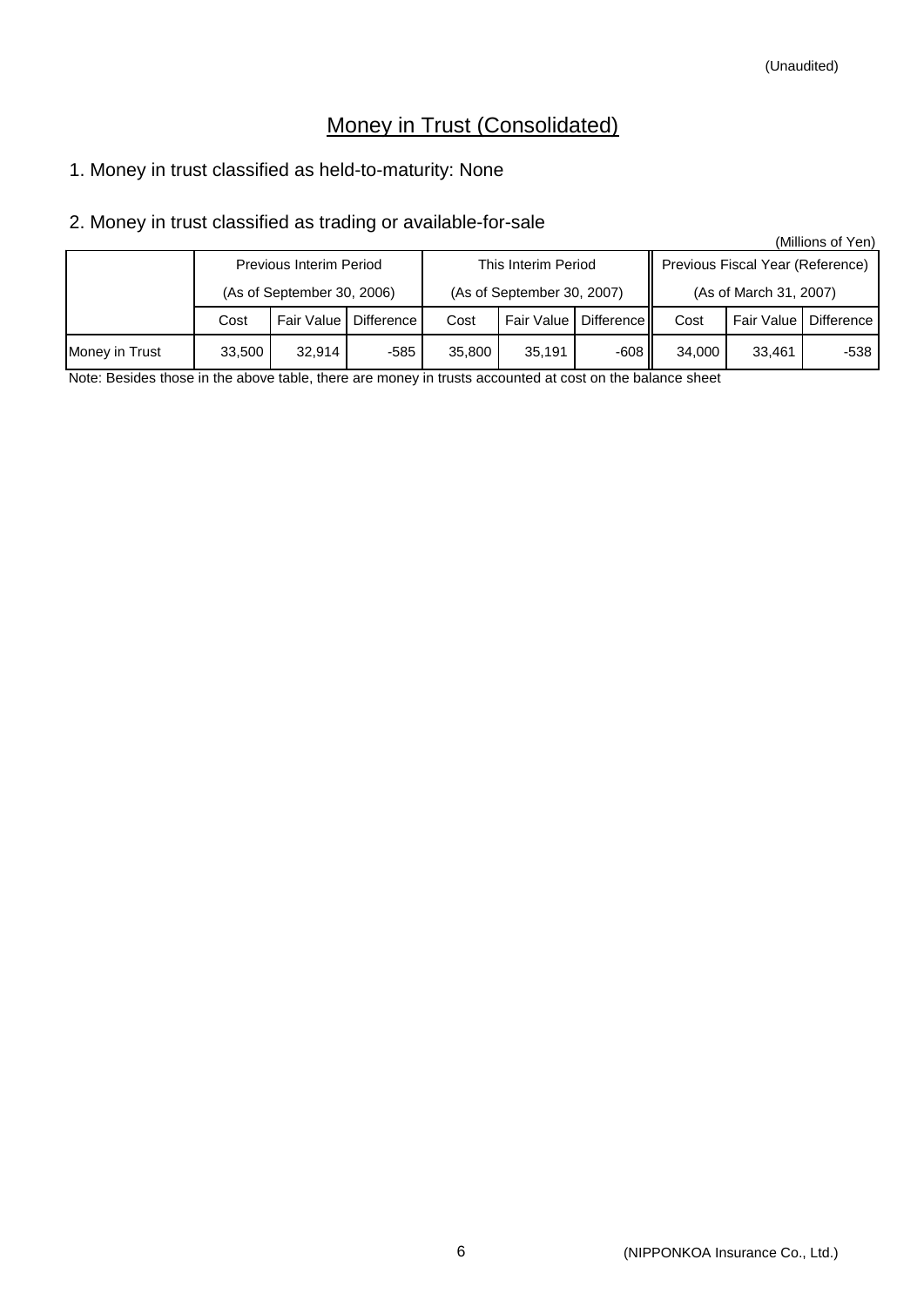(Unaudited)

# Nonconsolidated Interim Balance Sheet (Summary)

|                                                          |                         |            |                                                                 |            |                        |                                  | (Millions of Yen) |  |
|----------------------------------------------------------|-------------------------|------------|-----------------------------------------------------------------|------------|------------------------|----------------------------------|-------------------|--|
|                                                          | Previous Interim Period |            | This Interim Period                                             |            |                        | Previous Fiscal Year             |                   |  |
|                                                          |                         |            |                                                                 |            | Change                 | Summarized Balance Sheet         |                   |  |
|                                                          | Amount                  | Proportion | (As of September 30, 2006) (As of September 30, 2007)<br>Amount | Proportion |                        | (As of March 31, 2007)<br>Amount | Proportion        |  |
| Assets                                                   |                         | $\%$       |                                                                 | $\%$       |                        |                                  | %                 |  |
| Cash and deposits                                        | 122,172                 | 3.58       | 85,396                                                          | 2.59       | $-36,775$              | 98,212                           | 2.89              |  |
| Call loans                                               | 20,000                  | 0.59       | 40,000                                                          | 1.21       | 20,000                 | 44,000                           | 1.30              |  |
| Monetary receivables bought                              | 59,149                  | 1.74       | 27,162                                                          | 0.82       | $-31,986$              | 28,102                           | 0.83              |  |
| Money in trust                                           | 65,521                  | 1.92       | 50,288                                                          | 1.53       | $-15,232$              | 52,936                           | 1.56              |  |
| Investments in securities                                | 2,606,104               | 76.45      | 2,592,824                                                       | 78.68      | $-13,279$              | 2,656,241                        | 78.27             |  |
| Loans                                                    | 265,907                 | 7.80       | 233,082                                                         | 7.07       | $-32,824$              | 239,400                          | 7.06              |  |
| Tangible fixed assets                                    | 134,000                 | 3.93       | 130,012                                                         | 3.94       | $-3,987$               | 129,841                          | 3.83              |  |
| Intangible fixed assets                                  | 1,223                   | 0.04       | 1,210                                                           | 0.04       | $-12$                  | 1,216                            | 0.04              |  |
| Other assets                                             | 146,187                 | 4.29       | 146,808                                                         | 4.45       | 620                    | 154,596                          | 4.56              |  |
| Reserve for doubtful accounts                            | $-4,516$                | $-0.13$    | $-2,770$                                                        | $-0.08$    | 1,745                  | $-2,907$                         | $-0.09$           |  |
| Reserve for investment loss                              |                         | $-0.21$    |                                                                 | $-0.25$    |                        |                                  | $-0.25$           |  |
| <b>Total assets</b>                                      | $-7,117$                | 100.00     | $-8,148$                                                        | 100.00     | $-1,031$<br>$-112,764$ | $-8,583$                         | 100.00            |  |
|                                                          | 3,408,631               |            | 3,295,867                                                       |            |                        | 3,393,056                        |                   |  |
| Liabilities                                              |                         |            |                                                                 |            |                        |                                  |                   |  |
| Underwriting fund                                        | 2,427,776               | 71.23      | 2,362,478                                                       | 71.68      | $-65,298$              | 2,386,297                        | 70.33             |  |
| Reserve for outstanding claims                           | 252,971)                |            | 268,102)                                                        |            |                        | 267,854)                         |                   |  |
| <b>Underwriting reserves</b>                             | $2,174,804$ )           |            | 2,094,375)                                                      |            |                        | 2,118,442)                       |                   |  |
| Other liabilities                                        | 69,625                  | 2.04       | 72,086                                                          | 2.19       | 2,461                  | 71,268                           | 2.10              |  |
| Reserve for retirement benefits                          | 39,201                  | 1.15       | 36,772                                                          | 1.12       | $-2,428$               | 38,368                           | 1.13              |  |
| Reserve for bonuses                                      | 6,130                   | 0.18       | 6,031                                                           | 0.18       | $-99$                  | 6,085                            | 0.18              |  |
| Reserve for bonuses to directors                         |                         |            |                                                                 |            |                        | 33                               | 0.00              |  |
| Reserve under special law                                | 16,741                  | 0.49       | 19,358                                                          | 0.59       | 2,616                  | 18,040                           | 0.53              |  |
| Reserve for price fluctuations                           | 16,741)                 |            | 19,358)                                                         |            |                        | 18,040)                          |                   |  |
| Deferred tax liabilities                                 | 101,711                 | 2.98       | 94,087                                                          | 2.85       | $-7,623$               | 111,679                          | 3.29              |  |
| <b>Total liabilities</b>                                 | 2,661,188               | 78.07      | 2,590,815                                                       | 78.61      | $-70,372$              | 2,631,773                        | 77.56             |  |
| <b>Net Assets</b>                                        |                         |            |                                                                 |            |                        |                                  |                   |  |
| Shareholders' equity                                     |                         |            |                                                                 |            |                        |                                  |                   |  |
| Share capital                                            | 91,249                  | 2.68       | 91,249                                                          | 2.77       |                        | 91,249                           | 2.69              |  |
| Capital surplus                                          | 46,702                  | 1.37       | 46,702                                                          | 1.42       |                        | 46,702                           | 1.38              |  |
| Retained earnings                                        | 167,554                 | 4.91       | 177,482                                                         | 5.38       | 9,927                  | 171,598                          | 5.06              |  |
| Treasury stock                                           | $-21,620$               | $-0.63$    | $-61,055$                                                       | $-1.85$    | $-39,435$              | $-23,318$                        | $-0.69$           |  |
| Total shareholders' equity                               | 283,884                 | 8.33       | 254,377                                                         | 7.72       | $-29,507$              | 286,231                          | 8.44              |  |
| Valuation and translation adjustments                    |                         |            |                                                                 |            |                        |                                  |                   |  |
| Net unrealized gain on available-<br>for-sale securities | 463,651                 | 13.60      | 450,270                                                         | 13.65      | $-13,381$              | 474,695                          | 13.99             |  |
| Deferred gains from hedging<br>transactions              | $-93$                   | $-0.00$    | 171                                                             | 0.01       | 265                    | 87                               | 0.00              |  |
| Total valuation and translation<br>adjustments           | 463,558                 | 13.60      | 450,442                                                         | 13.66      | $-13,116$              | 474,782                          | 13.99             |  |
| Subscription rights to shares                            |                         |            | 231                                                             | 0.01       | 231                    | 268                              | 0.01              |  |
| Total net assets                                         | 747,443                 | 21.93      | 705,051                                                         | 21.39      | $-42,392$              | 761,282                          | 22.44             |  |
| Total liabilities and net assets                         | 3,408,631               | 100.00     | 3,295,867                                                       | 100.00     | $-112,764$             | 3,393,056                        | 100.00            |  |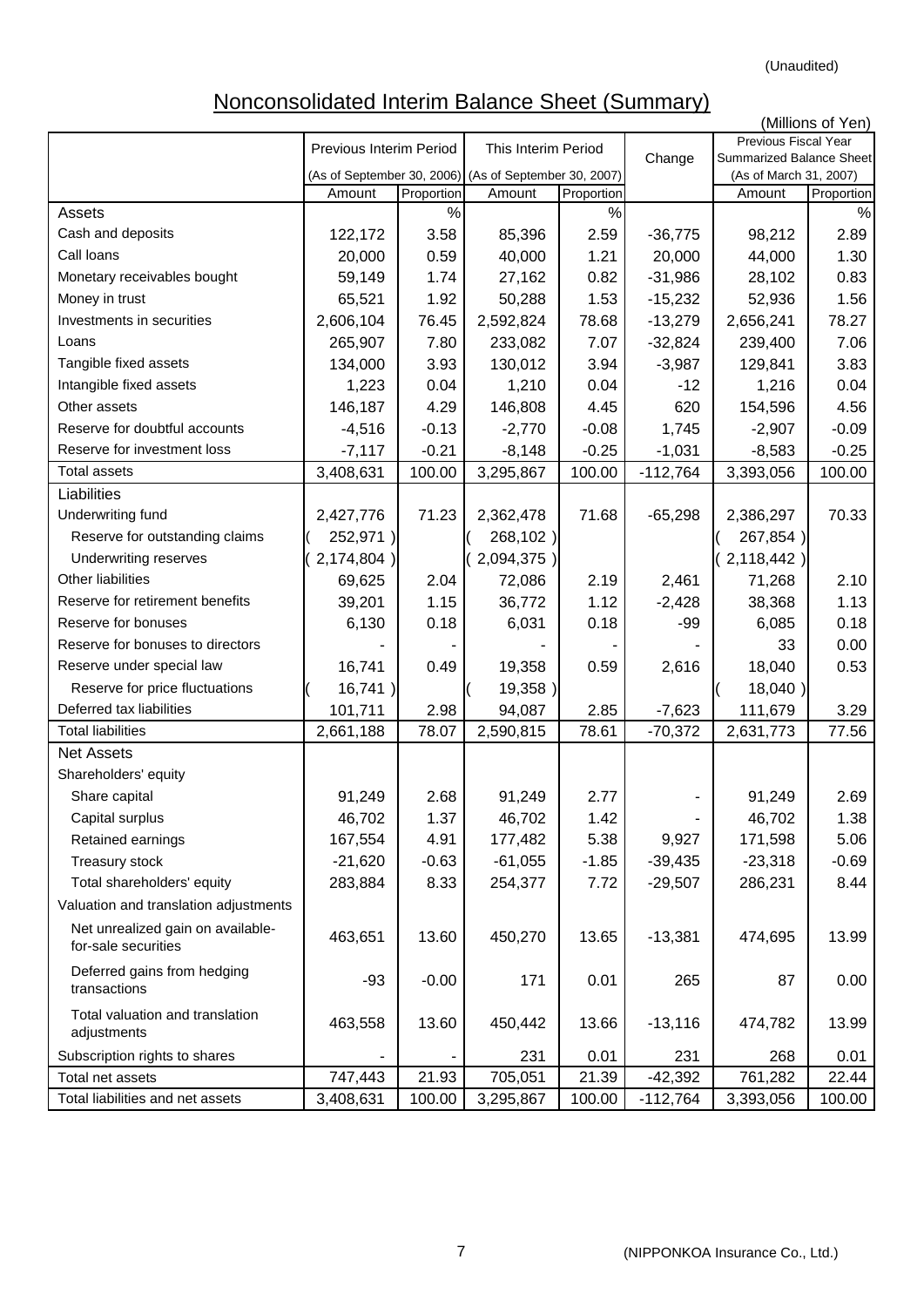# Nonconsolidated Income Statement (Summary)

|                                                      |                            |                     |               |              | (Millions of Yen)                         |
|------------------------------------------------------|----------------------------|---------------------|---------------|--------------|-------------------------------------------|
|                                                      | Previous Interim<br>Period | This Interim Period |               |              | Previous Fiscal Year<br>Summarized Income |
|                                                      |                            |                     |               |              | Statement                                 |
|                                                      | From Apr. 1, 2006)         | From Apr. 1, 2007)  |               | Change       | From Apr. 1, 2006                         |
|                                                      | To Sep. 30, 2006           | To Sep. 30, 2007    |               |              | To Mar. 31, 2007                          |
|                                                      | Amount                     | Amount              |               |              | Amount                                    |
| Ordinary income                                      | 460,654                    | 456,866             |               | $-3,787$     | 964,648                                   |
| Underwriting income                                  | 425,834                    | 425,023             |               | $-810$       | 881,019                                   |
| Net premiums written                                 | 357,516                    | 352,736             |               | $-4,780$     | 703,371                                   |
| Deposit premiums from policyholders                  | 43,724                     | 35,019              | $\parallel$ ( | $-8,704$     | 82,608                                    |
| Investment income on deposit<br>premiums             | 13,501                     | 13,104              | $\mathcal{H}$ | $-397$       | 27,407 )                                  |
| Reversal of underwriting reserves                    | 10,976                     | 24,066              |               | 13,090       | 67,338)                                   |
| Investment income                                    | 33,873                     | 31,124              |               | $-2,748$     | 81,374                                    |
| Interest and dividends                               | 28,951                     | 28,015              |               | $-935$       | 56,693                                    |
| Gain on money in trust                               | 1,424                      | 739                 |               | $-684$       | 1,648                                     |
| Gain on sale of securities                           | 16,587                     | 15,172              | $\mathcal{H}$ | $-1,415$     | 49,576                                    |
| Transfer of investment income on<br>deposit premiums | $-13,501$                  | $-13,104$           | $\mathcal{L}$ | 397          | $-27,407$ )                               |
| Other ordinary income                                | 947                        | 718                 |               | $-228$       | 2,255                                     |
| Ordinary expenses                                    | 454,407                    | 435,188             |               | $-19,219$    | 940,110                                   |
| Underwriting expenses                                | 378,715                    | 364,407             |               | $-14,307$    | 791,048                                   |
| Net losses paid                                      | 202,976                    | 198,870             |               | $-4,106$     | 424,621                                   |
| Loss adjustment expenses                             | 17,095                     | 17,897              |               | 801          | 35,885                                    |
| Net commissions and brokerage<br>expenses            | 62,834                     | 60,905              |               | $-1,928$     | 122,434)                                  |
| Maturity refunds to policyholders                    | 85,839                     | 86,322              |               | 482          | 183,192                                   |
| Provision of reserve for outstanding<br>claims       | 9,777                      | 247                 | $\parallel$ ( | $-9,529$     | 24,656)<br>$\overline{\phantom{a}}$       |
| Investment expenses                                  | 10,230                     | 6,233               |               | $-3,996$     | 13,601                                    |
| Loss on money in trust                               | 2,052                      | 938                 |               | $-1,114$     | 1,361                                     |
| Loss on sale of securities                           | 1,202                      | 1,393               |               | 190          | 2,525                                     |
| Revaluation loss on securities                       | 1,545                      | 2,081               |               | 536          | 1,889                                     |
| Operating and administrative<br>expenses             | 65,022                     | 64,211              |               | $-811$       | 133,327                                   |
| Other ordinary expenses                              | 438                        | 335                 |               | $-103$       | 2,132                                     |
| Interest expense                                     | 23                         | 22 )I               |               | -0           | 46                                        |
| Ordinary profit                                      | 6,246                      | 21,678              |               | 15,431       | 24,538                                    |
| Special income                                       | 825                        | 123                 |               | $-702$       | 1,107                                     |
| Special loss                                         | 1,858                      | 1,799               |               | $-59$        | 5,865                                     |
| ( Provision of reserve under special law             | 1,299                      | 1,318               |               | 18           | 2,598                                     |
| (( Reserve for price fluctuations                    | $1,299$ ))((               | $1,318$ )) $($      |               | $(18)$ ) $($ | 2,598)                                    |
| Others                                               | 558                        | 480                 |               | $-77$        | 3,266                                     |
| Income before income taxes                           | 5,214                      | 20,002              |               | 14,788       | 19,780                                    |
| Income taxes                                         | 7,962                      | 10,663              |               | 2,700        | 9,014                                     |
| Tax adjustment                                       | $-6,778$                   | $-2,560$            |               | 4,218        | $-2,658$                                  |
| Net income                                           | 4,030                      | 11,899              |               | 7,869        | 13,425                                    |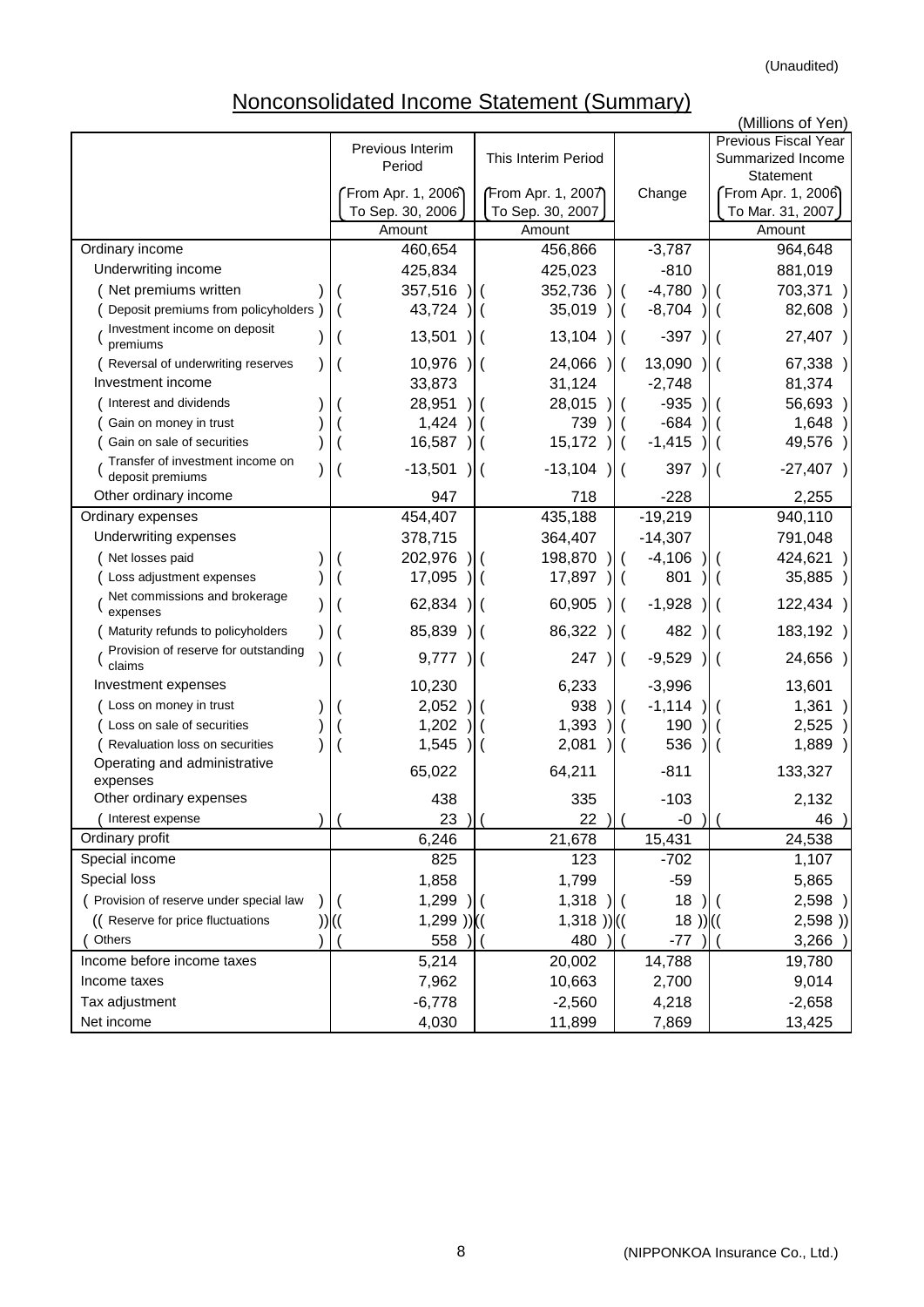|                      |         | <b>Previous Interim Period</b>              |       |                                             | This Interim Period   |       | Previous Fiscal Year (Reference)        |                        |       |  |
|----------------------|---------|---------------------------------------------|-------|---------------------------------------------|-----------------------|-------|-----------------------------------------|------------------------|-------|--|
|                      |         | From April 1, 2006<br>To September 30, 2006 |       | From April 1, 2007<br>To September 30, 2007 |                       |       | From April 1, 2006<br>To March 31, 2007 |                        |       |  |
|                      | Amount  | % Increase Proportion                       |       | Amount                                      | % Increase Proportion |       | Amount                                  | % Increasel Proportion |       |  |
|                      |         | %                                           | %     |                                             | %                     | %     |                                         | $\%$                   | $\%$  |  |
| Fire & allied lines  | 62,936  | $-1.7$                                      | 16.6  | 60,618                                      | $-3.7$                | 16.1  | 130,093                                 | $-1.4$                 | 17.4  |  |
| Marine               | 11,611  | 5.5                                         | 3.1   | 12,959                                      | 11.6                  | 3.4   | 23,379                                  | 4.7                    | 3.1   |  |
| Personal accident    | 31,848  | $-1.4$                                      | 8.4   | 30,700                                      | $-3.6$                | 8.1   | 58,694                                  | $-0.9$                 | 7.9   |  |
| Voluntary automobile | 171.678 | -0.6                                        | 45.4  | 170.058                                     | $-0.9$                | 45.2  | 342,425                                 | $-0.4$                 | 46.0  |  |
| CALI                 | 53,847  | 0.6                                         | 14.2  | 53,962                                      | 0.2                   | 14.3  | 105,598                                 | 0.4                    | 14.1  |  |
| Other                | 46.513  | 3.0                                         | 12.3  | 48.490                                      | 4.2                   | 12.9  | 86.173                                  | 1.7                    | 11.5  |  |
| Total                | 378,434 | $-0.1$                                      | 100.0 | 376.789                                     | $-0.4$                | 100.0 | 746,366                                 | $-0.1$                 | 100.0 |  |

Direct Premiums Written by Line, Excluding Deposit Premiums of Savings-type Policies (Consolidated) (Millions of Yen)

## Net Premiums Written by Line (Consolidated)

|                      |         |                         |       |         |                       |       |                                  |                       | (Millions of Yen) |  |
|----------------------|---------|-------------------------|-------|---------|-----------------------|-------|----------------------------------|-----------------------|-------------------|--|
|                      |         | Previous Interim Period |       |         | This Interim Period   |       | Previous Fiscal Year (Reference) |                       |                   |  |
|                      |         | From April 1, 2006      |       |         | From April 1, 2007    |       |                                  | From April 1, 2006    |                   |  |
|                      |         | To September 30, 2006   |       |         | To September 30, 2007 |       |                                  | To March 31, 2007     |                   |  |
|                      | Amount  | % Increase Proportion   |       | Amount  | % Increase Proportion |       | Amount                           | % Increase Proportion |                   |  |
|                      |         | $\%$                    | %     |         | $\%$                  | $\%$  |                                  | %                     | %                 |  |
| Fire & allied lines  | 50,368  | $-2.5$                  | 13.9  | 47,719  | $-5.3$                | 13.3  | 104,652                          | $-1.7$                | 14.7              |  |
| Marine               | 10,457  | 5.2                     | 2.9   | 11,167  | 6.8                   | 3.1   | 20,941                           | 5.4                   | 2.9               |  |
| Personal accident    | 32,259  | $-1.2$                  | 8.9   | 31,193  | $-3.3$                | 8.7   | 59,351                           | $-0.8$                | 8.3               |  |
| Voluntary automobile | 171,827 | $-0.7$                  | 47.5  | 169,967 | $-1.1$                | 47.4  | 342,647                          | $-0.6$                | 48.1              |  |
| CALI                 | 53,260  | $-3.5$                  | 14.7  | 52,314  | $-1.8$                | 14.6  | 103,911                          | $-3.3$                | 14.6              |  |
| Other                | 43.970  | 3.1                     | 12.1  | 46,119  | 4.9                   | 12.9  | 81,358                           | $2.4\,$               | 11.4              |  |
| Total                | 362,144 | $-0.8$                  | 100.0 | 358,480 | $-1.0$                | 100.0 | 712,862                          | $-0.7$                | 100.0             |  |

## Net Losses Paid (Consolidated)

|                      |         |                         |       |         |                       |       |                                  |                    | (Millions of Yen)     |  |
|----------------------|---------|-------------------------|-------|---------|-----------------------|-------|----------------------------------|--------------------|-----------------------|--|
|                      |         | Previous Interim Period |       |         | This Interim Period   |       | Previous Fiscal Year (Reference) |                    |                       |  |
|                      |         | From April 1, 2006      |       |         | From April 1, 2007    |       |                                  | From April 1, 2006 |                       |  |
|                      |         | To September 30, 2006   |       |         | To September 30, 2007 |       |                                  | To March 31, 2007  |                       |  |
|                      | Amount  | % Increase Proportion   |       | Amount  | % Increase Proportion |       | Amount                           |                    | % Increase Proportion |  |
|                      |         | $\%$                    | %     |         | $\%$                  | %     |                                  | %                  | %                     |  |
| Fire & allied lines  | 25,058  | 14.6                    | 12.2  | 20,364  | $-18.7$               | 10.1  | 54,750                           | 20.5               | 12.8                  |  |
| Marine               | 3,886   | $-13.0$                 | 1.9   | 4,305   | 10.8                  | 2.1   | 8,673                            | $-8.9$             | 2.0                   |  |
| Personal accident    | 14,269  | 16.9                    | 7.0   | 14,837  | 4.0                   | 7.4   | 29.114                           | 14.0               | 6.8                   |  |
| Voluntary automobile | 99.194  | 1.6                     | 48.2  | 101,016 | 1.8                   | 50.0  | 209,797                          | 0.5                | 48.8                  |  |
| CALI                 | 38,974  | 5.0                     | 19.0  | 37,481  | $-3.8$                | 18.6  | 76,709                           | 1.4                | 17.9                  |  |
| Other                | 23.919  | 6.7                     | 11.7  | 23,720  | $-0.8$                | 11.8  | 50,239                           | 2.7                | 11.7                  |  |
| Total                | 205.302 | 4.9                     | 100.0 | 201,726 | $-1.7$                | 100.0 | 429.284                          | 3.7                | 100.0                 |  |

Note: Figures in the above tables are before offsetting of internal transactions among segments.